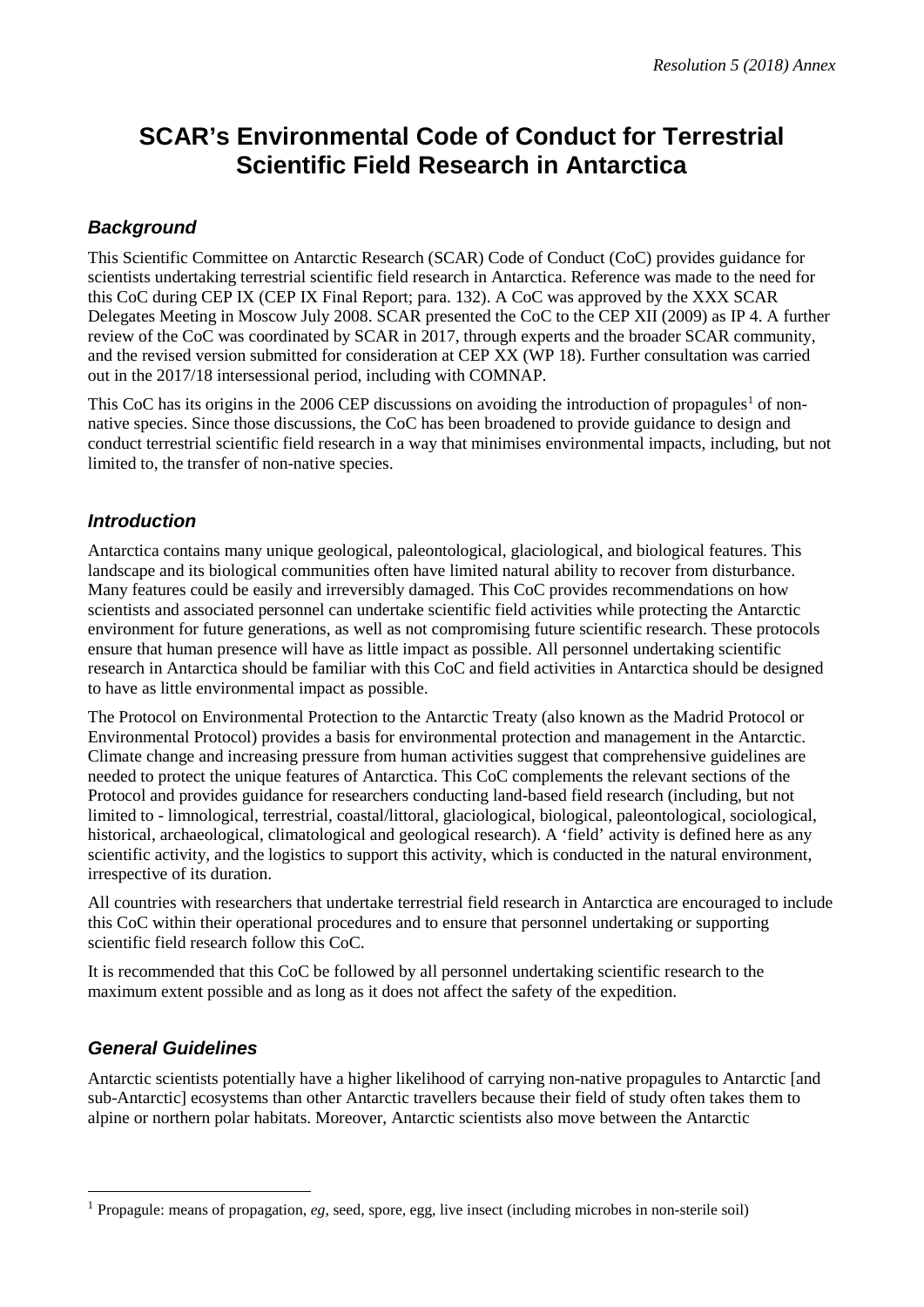## *ATCM XLI Final Report*

Conservation Biogeographic Regions (ACBRs)<sup>[2](#page-1-0),[3,](#page-1-1)[4](#page-1-2)</sup> which can differ substantially in biodiversity and geodiversity. In the process of conducting research within these habitats, Antarctic scientists can inadvertently entrain propagules and/or soil on clothing, equipment and equipment cases. If these items are then taken to the Antarctic, or among ACBRs, and they have not been cleaned/sterilised to remove or kill the propagules, an opportunity to transfer such material to and around Antarctica is created. Equipment should be properly cleaned before it enters the Antarctic, or moves between regions within Antarctica.

The implications of human transfer of taxa between locations can range from the modification of the genetic structure of populations to changes in local biodiversity and subsequent effects on community dynamics. Human transfer may involve species (or their propagules) from sites outside Antarctica, and such species would in most cases be considered non-native. However, given the differences between regions, intraregional transfer of indigenous species also needs to be minimised. Such accidental movement of indigenous biota could compromise scientific studies of molecular adaptation, regional evolution and biogeography and reduce the inherent value that Antarctica offers as a system with very limited anthropogenic influence.

## *Before going into the field*

Report planned activities to the appropriate national authority as thoroughly as possible and well in advance, in order to allow an assessment of the environmental impact that may be caused on the field site(s) visited, as required by Annex I to the Protocol on Environmental Protection to the Antarctic Treaty.

Prior to conducting any scientific activity, it is essential to consider and clearly define the scope of the planned activity, including its area, duration, and intensity.

Be aware of the cumulative impacts of the activity, both by itself and in combination with other activities within the region. Consider lower impact alternatives to the activity and re-use of existing facilities wherever possible.

In order to minimise environmental impacts of field activities:

- i.Choose sites as close as possible to research stations and use existing pathways.
- ii.Limit the number of visitors to field sites to the people required to carry out the fieldwork.
- iii.Where possible avoid areas that are especially vulnerable to disturbance such as vegetated areas, breeding sites, patterned ground, and water bodies.
- iv.Re-use existing sites wherever possible.
- v.Consider the capacity required to prevent and respond promptly and effectively to any environmental accident or incident.

Everything taken into the field must be cleaned before being taken into the field, and returned to the main station for proper cleaning, where it is feasible and safe to do so.

Precautions should be taken to avoid introduction of non-native species, or of chemical contamination, and transfer of materials between sites:

- i.Ensure that all equipment and clothing, including footwear, is thoroughly cleaned.
- ii.Avoid taking unnecessary packaging and materials into the field. Note that several products used for packaging are prohibited in Antarctica, such as polystyrene beads or chips.

# *Once in the field*

Particular care should be taken in areas with sensitive biological, geological, paleontological, historical, archaeological and geomorphological features such as bird and seal colonies, roosting areas, vegetated areas, freshwater lakes and ponds, sand dunes, screes, fluvial terraces, fossil beds, fragile or vulnerable landforms

<span id="page-1-0"></span> <sup>2</sup> Terauds A, Chown SL, Morgan F, Peat HJ, Watts DJ, Keys H, Convey P & Bergstrom DM (2012) Conservation biogeography of the Antarctic. *Diversity and Distributions* 18:726-741.

<span id="page-1-1"></span><sup>&</sup>lt;sup>3</sup> Terauds A & Lee JR (2016) Antarctic biogeography revisited: updating the Antarctic Conservation Biogeographic Regions. *Diversity and Distributions* 22:836-840.

<span id="page-1-2"></span><sup>4</sup> Resolution 6 (2012) - ATCM XXXV Hobart; Resolution 3 (2017) - ATCM XL Beijing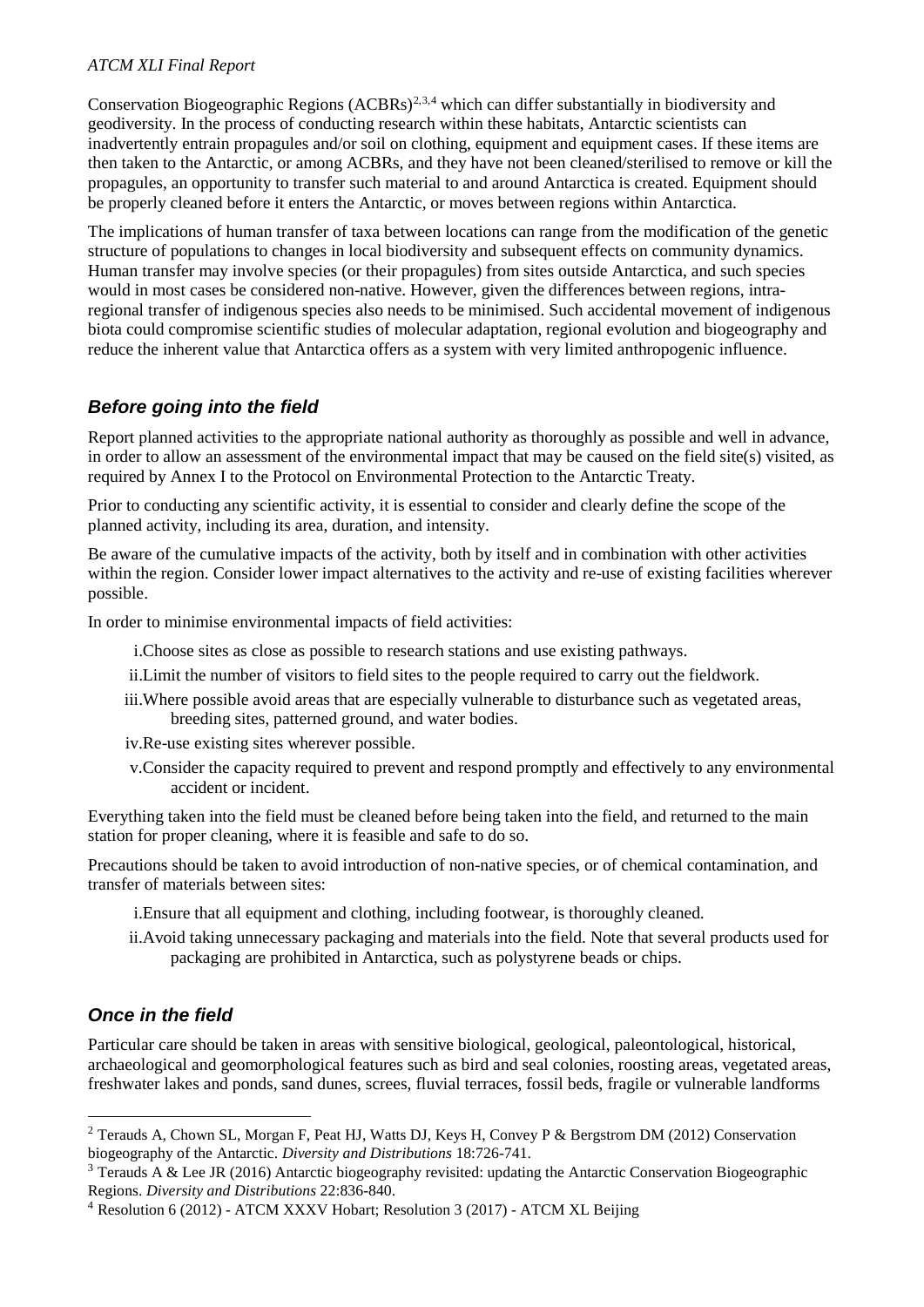(*eg*, patterned ground, unconsolidated or poorly consolidated sediments, biological soil crusts, weathering pits, water-saturated soils during summer melt periods, etc.), ice core pyramids and ventifacts.

Avoid unnecessary disturbance of Antarctic flora and fauna. Avoid areas where wildlife is easily disturbed, especially during the breeding season.

When taking samples (*ie*, geological, paleontological, biological, ice, etc.) take as small a sample as possible to minimise environmental impacts. Only take samples in accordance with the Environmental Impact Assessment undertaken for the activity and, where appropriate, any permits issued by an appropriate national authority.

The location of any spill, camp site, soil pit, drilling site, sampling site, experimental site, or any other disturbance should be recorded (preferably using a GPS), and reported to the appropriate national authority, for the benefit of future researchers.

Minimise impacts when moving around in the environment:

i.Stay on established trails where available.

- ii.Avoid walking on vegetated areas, streambeds, lake margins, and delicate rock, landforms and soil formations.
- iii.Restrict ground vehicle usage to snow and ice surfaces, or designated tracks, wherever possible.
- iv.Where feasible, use recognized helicopter landing sites and ensure that markers for helicopter pads are clearly visible from the air.
- v.Minimise the disturbance to wildlife by following the ATCM guidelines for operations of aircraft near concentrations of birds<sup>[5](#page-2-0)</sup>.
- vi.Restore any disturbances caused by activities, as long as such restoration does not cause any further environmental impacts.
- vii.Algae and invertebrates live beneath stones. Moving rocks and stones should therefore be minimised to the extent required for the work being undertaken.
- viii.Do not build cairns.

### *Management of scientific field sites*

Minimise environmental impacts of field sites:

- i.Make sites no larger than needed for the proposed scientific activities.
- ii.Keep sites tidy during use.
- iii.Avoid activities which could result in the dispersal of foreign materials into the environment. In particular, avoid the use of spray paint, wooden post markers, etc., and, where feasible, conduct activities such as sawing or unpacking inside a tent or hut.
- iv.Secure equipment from being blown away or stolen by inquisitive birds (*eg*, skuas, penguins).
- v.Wherever possible, all precautionary measures should be taken to ensure collection and removal of human waste and grey water.

When the work is complete, restore sites as far as feasible without creating further environmental impact. Remember that sites may require subsequent monitoring to comply with the Protocol for Environmental Protection to the Antarctic Treaty.

As it is important to prevent the introduction of foreign materials and contaminants into the environment:

- i.Avoid materials liable to shatter at low temperatures, *eg*, polyethylene-based plastics.
- ii.Take care when handling fuel, chemicals and isotopes (stable or radioactive) to avoid spills or unintentional release into the environment. Consider the recommendations in the CEP Clean-up Manual<sup>[6](#page-2-1)</sup>.
- iii.Store and handle fuel and chemicals using appropriate containers.

<span id="page-2-1"></span><span id="page-2-0"></span><sup>5</sup> ATCM Resolution 2 (2004) Antarctic Treaty Consultative Meeting XXVII – Cape Town. 6 Committee for Environmental Protection Clean-up Manual (http://www.ats.aq/documents/recatt/att540\_e.pdf)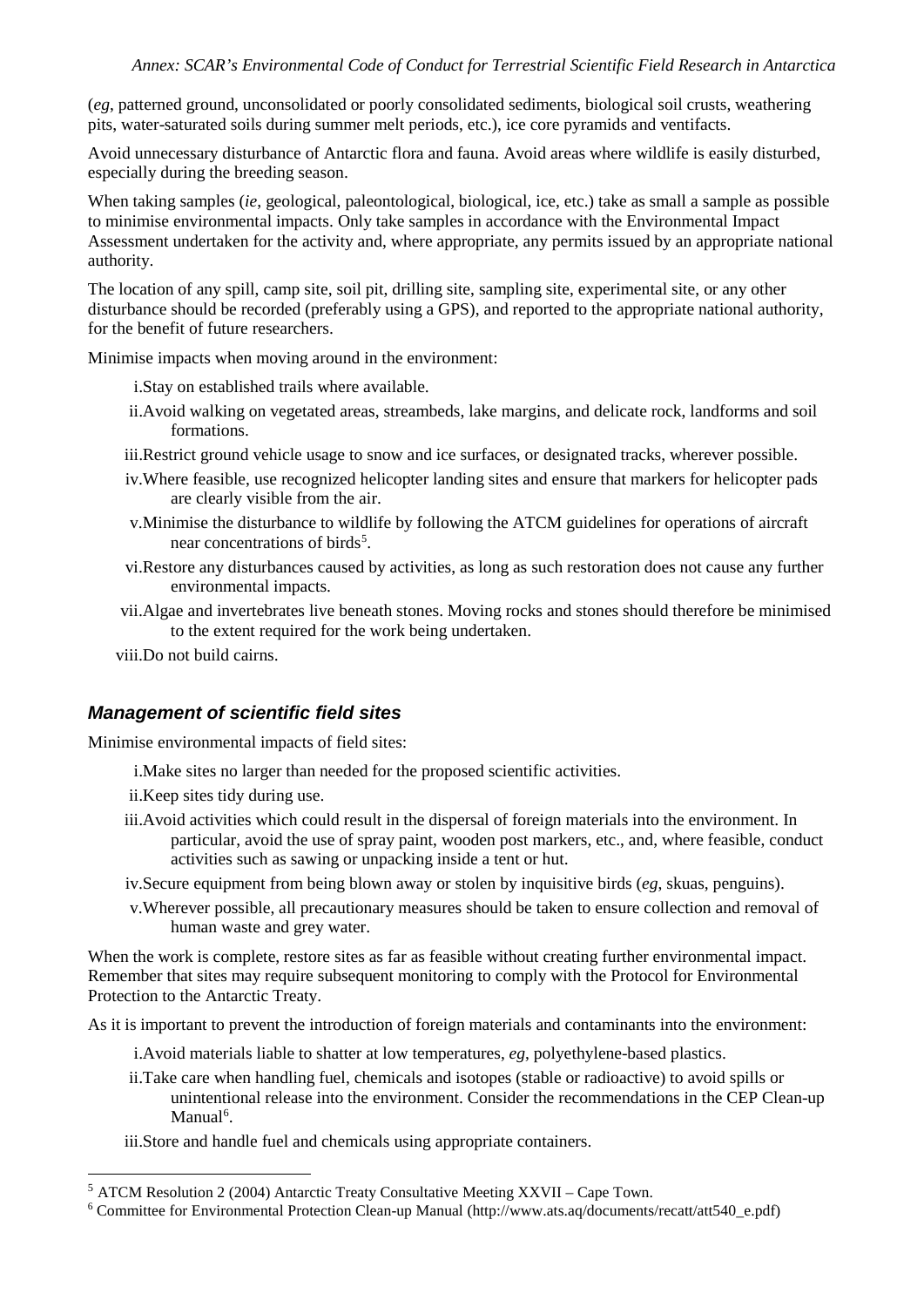## *ATCM XLI Final Report*

iv.Use drip trays where possible when handling fuels or other liquids and take special care when handling fuel in high winds.

Report any environmental accident or incident to the appropriate national authority.

If equipment is planned to be installed in the field in the longer term:

- i.Ensure an Environmental Impact Assessment is undertaken prior to any installation, as required by Annex I to the Protocol for Environmental Protection to the Antarctic Treaty.
- ii.Clearly identify any equipment by country, name of the principal investigator and year of installation, and state the duration of the deployment.
- iii.Make sure installations can be retrieved and removed when no longer required, unless it is impractical, or would result in a higher environmental impact, or have been identified as useful for long-term monitoring and/or research.

Do not displace materials or collect samples of any kind, except in accordance with the associated Environmental Impact Assessment and any required permits.

When undertaking research with live animals, consider the legal requirements of national authorities and those set out in *SCAR's Code of Conduct for the Use of Animals for Scientific Purposes in Antarctica*.

## *Field camps*

Camping and scientific equipment should be cleaned before being brought into the Antarctic or before being transferred between sites.

Minimise the environmental footprint of field camps by:

- i.Camping on permanent snow or glaciers where possible and only if safe to do so.
- ii.Locating camps as far as feasible from lake margins, stream beds and associated fans, and vegetated areas, to avoid damage or contamination.
- iii.Taking special care to ensure that no food or wastes are accessible to animals.
- iv.Re-using campsites whenever possible.
- v.Keeping camps tidy during use and restore, as far as is feasible and without causing any further environmental damage, after use.
- vi.Using solar and wind power as much as possible to minimise fuel usage.

Ensure that equipment and supplies are properly secured at all times to avoid dispersion by high winds or helicopter downdrafts. Remember that in some locations high velocity katabatic winds can arrive suddenly and with little warning.

Remember that when working in an ASPA or ASMA, the area management plan may have additional requirements for field camps. Follow any conditions contained in the entry permit required for access to an ASPA. Visitor report forms[7](#page-3-0) should be submitted to the appropriate national authority as soon as practicable.

## *Location-specific guidelines*

#### **Lakes and streams**

Choose sampling equipment that is the least destructive to the aquatic or coastal environment. Sample carefully and avoid excessive and unnecessary sampling. Minimise cumulative impact if sampling repeatedly at a location over a long period or several field seasons. Use of dredges, trawls and box corers should be minimised.

Aquatic ecosystems in Antarctica are typically extremely poor in nutrients (except those with animal influence) and thus are sensitive to anthropogenic pollution. Measures should be put in place to minimise, as far as possible, release of human waste into the environment.

<span id="page-3-0"></span> <sup>7</sup> See Appendix 2 of the Committee for Environmental Protection Guide to the Preparation of Management Plans for Antarctic Specially Protected Areas. Resolution 2 – ATCMXXXIV CEP XIV – Buenos Aires (2011)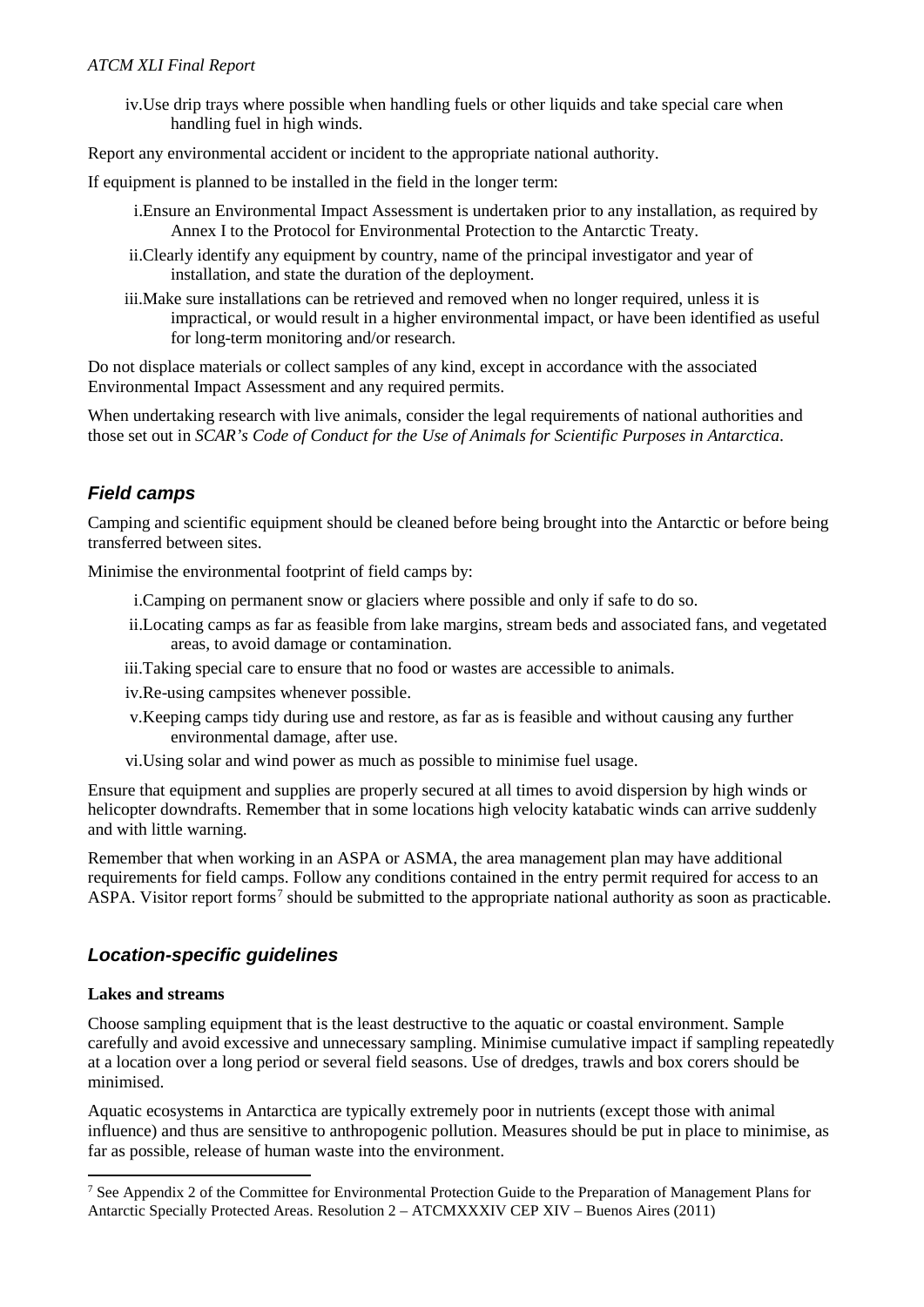Avoid walking in streams and lake beds or too close to their margins as this may disturb biota and affect bank stability and water flow patterns. When a crossing must be made, use designated crossing points if available, otherwise walk on rocks if possible.

Minimise the use of vehicles on lake ice if possible. If access to the water body is required for scientific research, use non-motorised boats whenever possible.

Ensure that all sampling equipment is tethered or otherwise secured and does not contaminate the water body.

Clean all sampling equipment before using it in another water body in order to avoid cross-contamination. Alternatively, use separate equipment at different sites.

Wherever possible use flumes, not weirs, when monitoring streams to minimise any potential impacts of the study.

To the maximum extent practicable, avoid the use of stable isotope tracers at the complete ecosystem level, but rather use them in closed vessels. Consider the use of naturally occurring tracers in experiments. Radioactive isotope tracers should only be used in closed vessels or in *ex-situ* experiments. No stable or radioactive isotope tracer waste should be disposed into ecosystems. Document all tracer use (location, type of tracer, amount) and report this information to the appropriate national authority.

To avoid introduction of contaminants or disturbance of the stratification of the water body and its sediments:

- i.Do not swim or dive in lakes, unless it is required for scientific purposes.
- ii.Remove all unwanted water and sediment materials from the site, even on permanently ice-covered lakes, rather than discharging them back into the lake.
- iii.Ensure that nothing is left frozen into the lake ice that may ablate out.
- iv.Consider using a remotely operated underwater vehicle (ROV) as a tool for underwater and underice research in lakes and coastal/littoral habitats.

#### **Ice-free environments**

Terrestrial vegetation includes very slow growing species and fragile growth forms. Damage by trampling may remain visible for years or even decades and further impact upon the many terrestrial invertebrate species that live in soils and feed on soil algae.

In high use areas, use existing trails where possible in order to avoid disturbing large areas of vegetation and/or soil or surface material. In lower use areas, consider whether trails or a dispersed pattern of travel would have least impact and implement accordingly. Local knowledge will often be a useful guide.

Clean all equipment and footwear, as far as is feasible, between sites to avoid transfer of soil and propagules among sites.

When sampling in vegetated areas, ensure that the site is restored as far as is feasible without causing any further environmental impact.

Limit the use of mechanical equipment for sample collection, whenever possible.

When sampling soil in desert areas, use groundsheets to contain excavated material to minimise the extent of damage to the desert pavement. Backfill soil pits and, as far as feasible, replace the desert pavement materials at the soil surface to restore the site appearance.

Do not disturb or remove rocks, minerals, fossils, meteorites or ventifacts unless it is necessary for the permitted research.

For specific guidance on undertaking scientific activities in terrestrial geothermally heated areas, please consult the *SCAR Code of Conduct for Activity within Terrestrial Geothermal Environments in Antarctica*.

#### **Glaciers and ice fields**

Remember that the use of water in hot water drills, and the use of other drilling fluids, could contaminate the isotopic and chemical record within the glacier ice.